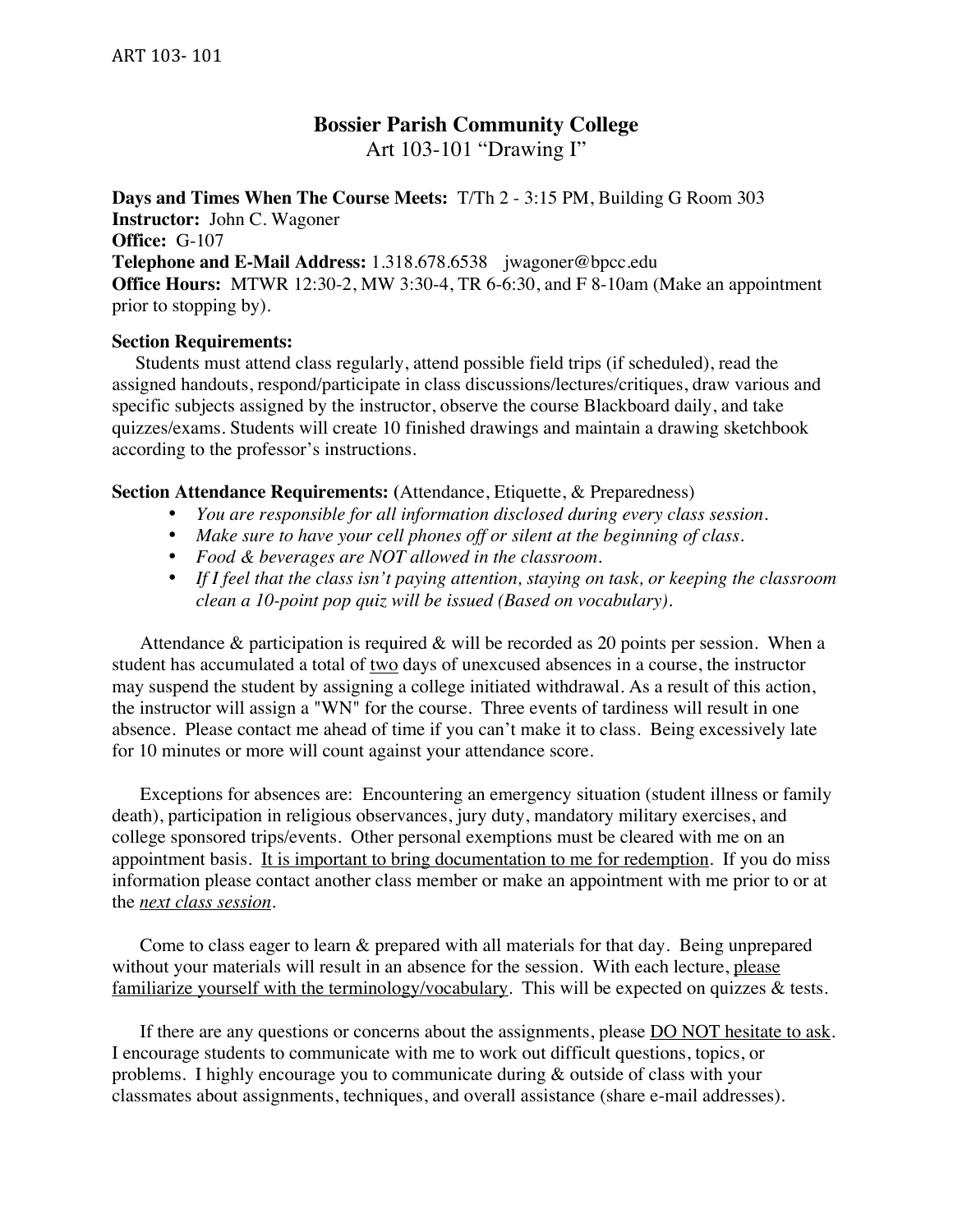#### **Section Grading:**

You will be evaluated in *class attendance, participation in discussions/critiques, use of class vocabulary, drawing assignments, creativity & individual growth leading to the mastering of drawing skills/techniques, and quizzes/exams.* If you have any questions on a grade you receive, please make an appointment with me to discuss the situation immediately. No late work will be accepted unless from previously mentioned exceptions.

If you come to class on time, turn in all your work on time, have no more than three absences and follow my directions you can receive a grade of "C." A grade of "C" is an average grade; it is not a *bad* grade. *If you want a higher grade you must apply yourself and push yourself to excel.*

After critiques you will be asked to improve your drawing for a better score – if you do not then your grade will stay the same. I ask that during critiques and during class that each student aim to assist one another in their artistic growth.

| Grading:           | <b>Total Pts</b> | % of Grade |
|--------------------|------------------|------------|
| Att./Particip.     | 600              | 21.82%     |
| Sketchbook (12)    | 600              | 21.82%     |
| Drawings (11)      | 1100             | 40%        |
| Critiques (4)      | 400              | 14.55%     |
| Quizzes (2)        | 50               | 1.81%      |
| <b>Grand Total</b> | 2750             | 100%       |

Plagiarism and other academic misconduct will not be tolerated and as per the student handbook disciplinary action will be taken.

> $A = 100 - 90\%$  $B = 89 - 80\%$  $C = 79 - 70\%$  $D = 69 - 60\%$  $F = 59\%$  & below\*

**\***The large percentage gap for "F" exists because passing requires a minimum competency of understanding or completion of **at least 59%** of the course material.

**Last Day to Drop without Grade Penalty:** If regular attendance is maintained – **October 21 Last Day to Drop with Grade Penalty:** If regular attendance is maintained – **November 29**

All students who may be in need of special accommodations according to the guidelines of Section 504 of the Rehabilitation Act and Title II of the ADA should contact the Special Services Counselor, Morris Robinson, at 678-6315 or in Bldg. D Room 109.

Students should be aware of the Student Academic Integrity policy described in the Student Handbook and that if the policy is violated, they will be subjected to disciplinary sanctions listed in the Handbook. Students should visit the Learning Center, the TRC, and the BPCC Library for help in preparing for assignments, quizzes, presentations, & exams.

**BPCC Library Website:** www.bpcc.edu/library **How do I log into Blackboard & how do I access Student Webmail?** LoLA username & Password (Date of birth - 6 Digits) http://student.bpcc.edu/webmail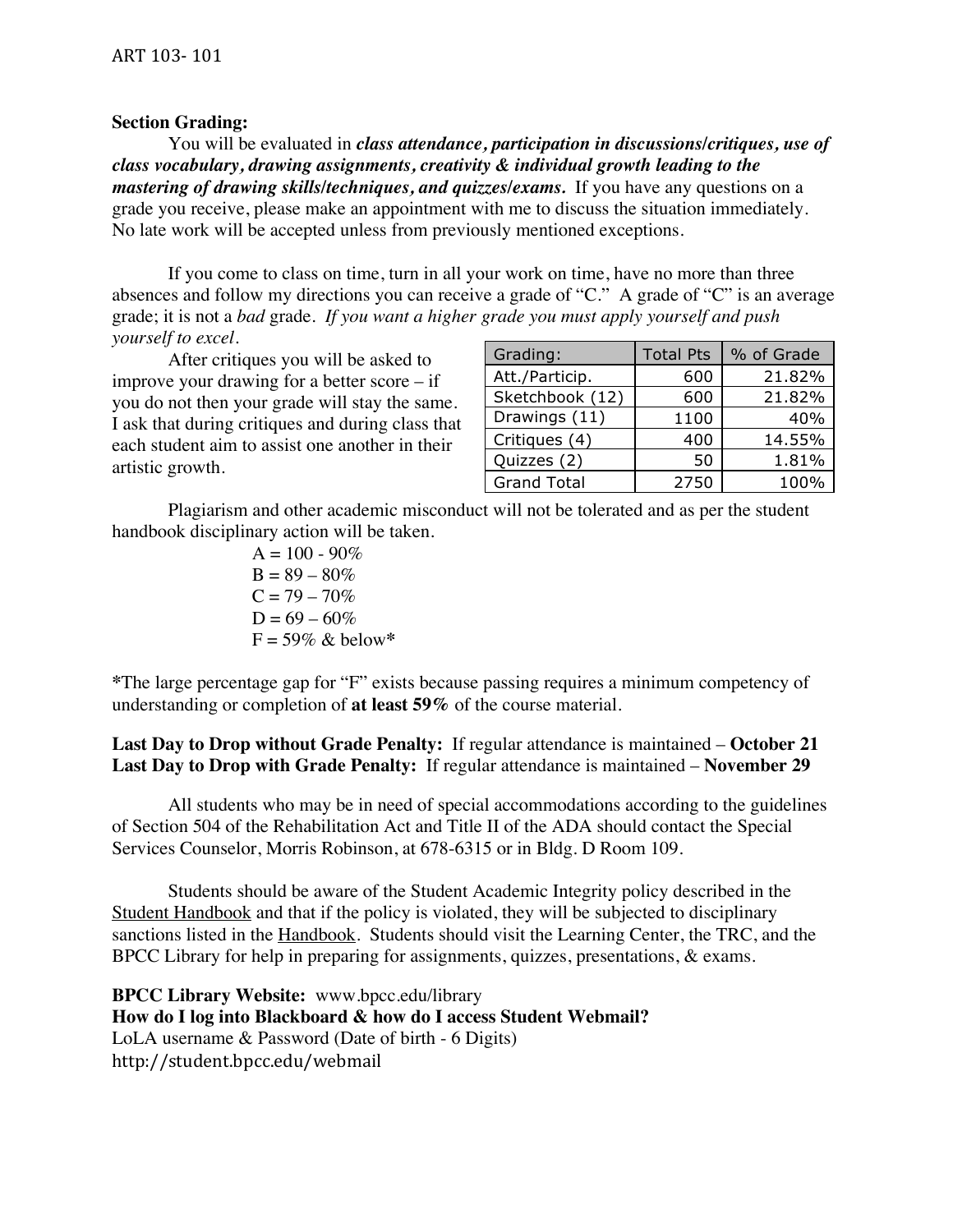## **Section Calendar:**

Aug. 21 – Review Syllabus & Materials. Lecture: Introduction

- Aug. 23 Line Still Life (Gesture)
- Aug. 28 (Studio Time)
- Aug. 30 Line Still Life (Contour)
- Sept. 4 (Studio Time)
- Sept. 6 Line Still Life (Student Option)
- Sept. 11 (Studio Time)
- Sept. 13 (Studio Time)
- Sept.\$18\$– **CRITIQUES, Sketchbooks!due**
- Sept. 20 Perspective 1 Point
- Sept. 25 Perspective 2 Point
- Sept. 27 Perspective 3 Point
- Oct. 2 (Studio Time)
- Oct.\$4 (Studio\$Time)\$**QUIZ**

### Oct. 9 - **CRITIQUES**, **Sketchbooks due**

- Oct. 11 Value Value Scales & Spheres (Pencil & Charcoal)
- Oct. 16 Value Still Life #1 (Pencil)
- Oct. 18 (Studio Time)
- Oct. 23 (Studio Time)
- Oct. 25 Value Still Life #2 (Charcoal)
- Oct. 30 (Studio Time)
- Nov. 1 (Studio Time)
- Nov. 6 Final Composition: Student Option
- Nov. 8 (Studio Time)
- Nov.\$13\$– (Studio\$Time) **QUIZ**
- Nov. 15 **CRITIQUES, Sketchbooks due**
- Nov. 27 Studio time for finishing touches/Individual meetings
- Nov. 29 Studio time & Individual meetings
- Dec. 4 **FINAL CRITIQUES**
- Dec. 6 or 11 **FINAL EXAM**/pick-up materials

**SKETCHBOOK:** You are required to maintain a drawing sketchbook outside of class. Your goal is to have at least 1 sketch completed per week (12 total) – I will administer weekly sketchbook assignments as we progress through the course.

**DRAWING ASSIGNMENTS:** You will receive a handout for each drawing assignment.

DRAWING 1: Line - Gestures DRAWING 2: Line - Contours DRAWING 3: Still Life - Student 0ption DRAWING 4: One Point Perspective DRAWING 5: Two Point Perspective DRAWING 6: Perspective – Ellipses and Cylinders

DRAWING 7: Three Point Perspective DRAWING 8: Value Scales (Pencil & Charcoal), Spheres DRAWING 9: Value - Still Life (Pencil) DRAWING 10: Value - Still Life (Charcoal) DRAWING 11: Final - Student Option

**\*NOTE\*:** I reserve the right to change the syllabus during the semester if the course objectives and the needs of the students are not being achieved. If this occurs, a new syllabus will be issued.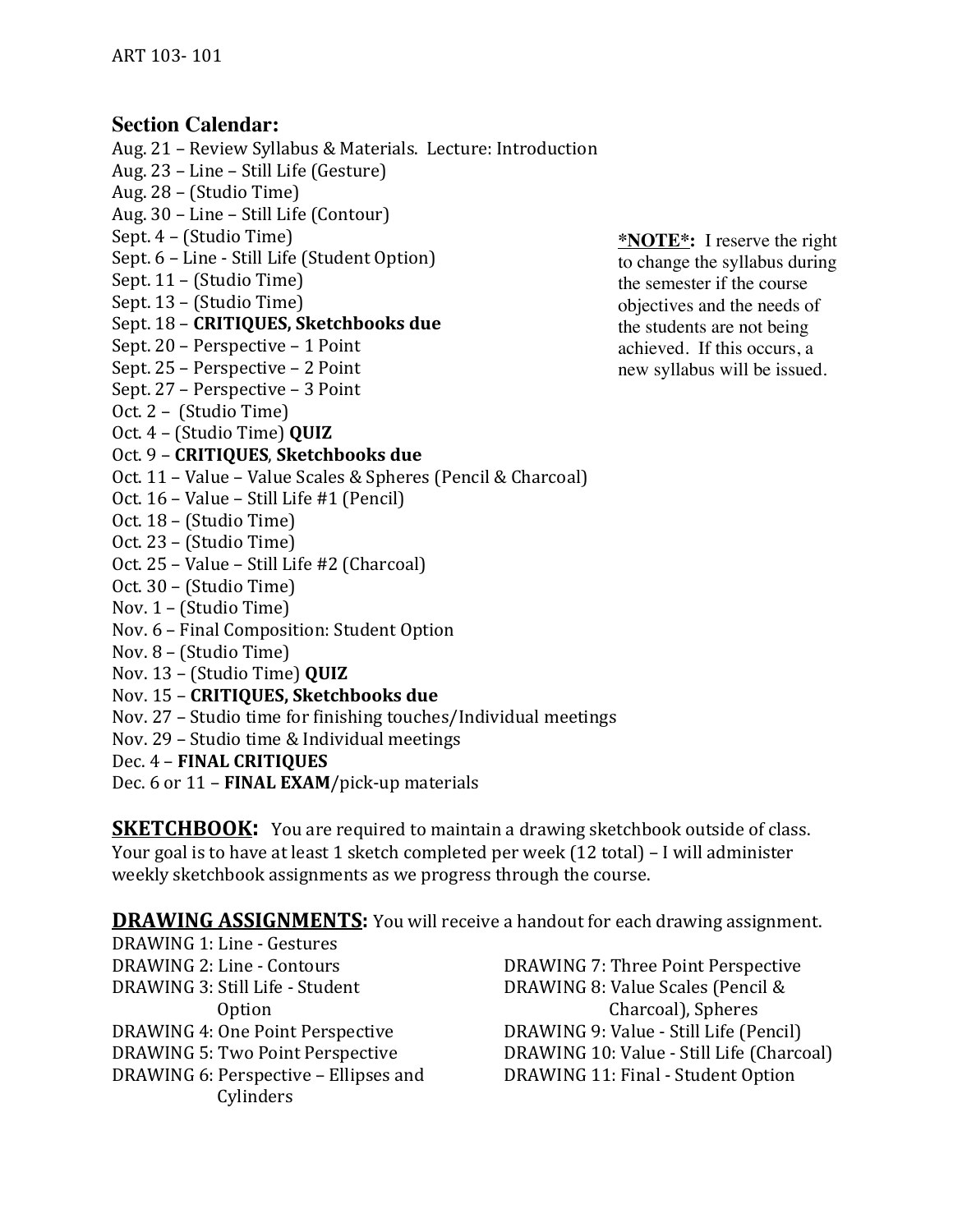**SUPPLY LIST:** You can purchase your materials at the following places:

| <b>Hobby Lobby</b>      | Michael's  |
|-------------------------|------------|
| 1750 E. 70th St.        | 7440 Your  |
| Shreveport, LA          | Shrevepor  |
| (Coupons found online & | <b>OR</b>  |
| in newspaper)           | 3047 E. T6 |
| www.hobbylobby.com      | Bossier Ci |

0 Youree Dr. 3309 Line Ave. Shreveport,\$LA Shreveport,\$LA Shreveport,\$LA **7 E. Texas Hwy.** sier City, LA

**Hobby C.C.** Hardman's

Newsprint pad,  $18"$  x  $24"$  or larger: For compositions, warm-up sketches, initial renderings, and cover sheets.

1 box of HARD (compressed) and SOFT vine charcoal (or assorted)

1 can of workable spray fixative (aquanet)

Drawing tablet  $18"$  x  $24"$  (Strathmore 400 is good)

Pencils: #2H, HB, 2B, 4B,  $6B$  – or assorted package (BEST) and one graphite stick

Pencil Sharpener

Kneaded eraser and one pink pearl eraser

Sketchbook:  $8.5$ "  $x$  11" minimum in size

18" or 24" Ruler or t-square (Smaller rulers in classroom)

Tortillon/Blending stump

# **OPTIONAL ITEMS TO PURCHASE:**

Drawing compass French Curve template (HIGHLY ENCOURAGED!) Plastic triangle Tackle box for storing materials Mechanical pencil with blue or other color lead for perspective drawing. 1 roll of masking or drawing tape Portable drawing board (for at home) Drawing portfolio (to carry drawings) Additional drawing paper may be required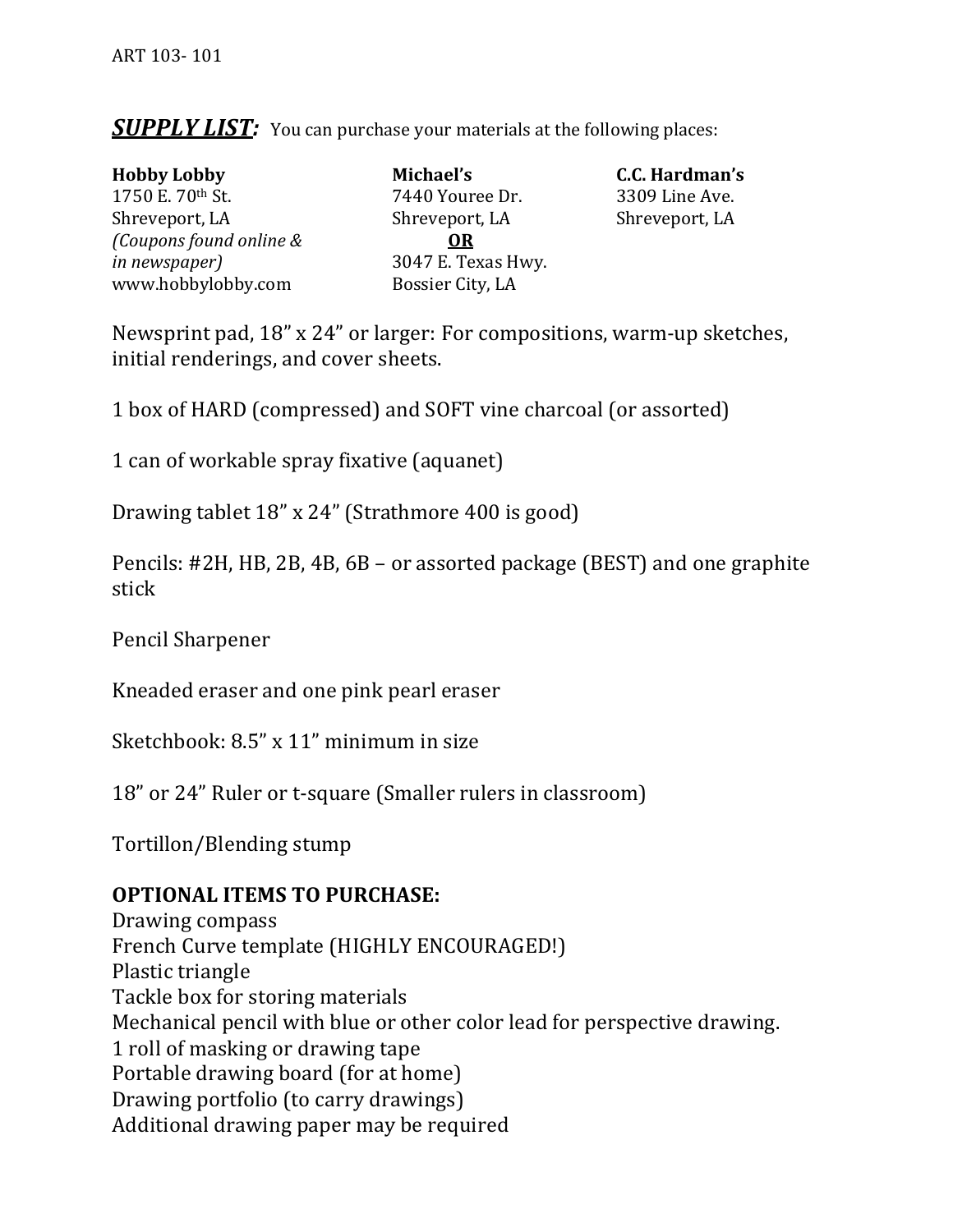## **Bossier Parish Community College** Art 104 -101 "Drawing II"

**Days and Times When The Course Meets:** T/Th 2 - 3:15 PM, Building G Room 304 **Instructor:** John C. Wagoner **Office:** G-107 **Telephone and E-Mail Address:** 1.318.678.6538 jwagoner@bpcc.edu **Office Hours:** MW 1-3 PM, Tues. 11-1 PM, Thurs. 9:30-11:30 AM, and Fri. 10-12 PM (Make an appointment prior to stopping by).

#### **Section Requirements:**

 Students must attend class regularly, attend field trips, read the assigned handouts, respond/participate in class discussions/lectures/critiques, draw various and specific subjects assigned by the instructor, observe the course Blackboard daily, and take quizzes/exams. Students will create 8 refined & finished drawings and maintain a weekly drawing sketchbook.

#### **Section Attendance Requirements: (**Attendance, Etiquette, & Preparedness)

- *You are responsible for all information disclosed during every class session.*
- *Make sure to have your cell phones off or silent at the beginning of class.*
- *Food & beverages are NOT allowed in the classroom.*
- *If I feel that the class isn't paying attention, staying on task, or keeping the classroom clean a 10-point pop quiz will be issued (Based on vocabulary or lectures).*

Attendance  $\&$  participation is required  $\&$  will be recorded as 20 points per session. When a student has missed 15% of a course, the instructor may remove the student by assigning a College-Initiated Withdrawal. As a result of this action, the student will receive a grade of "WN" for the course if action is initiated prior to the last day to drop. Three events of tardiness will result in one absence. Please contact me ahead of time if you can't make it to class. Being excessively late for 10 minutes or more will count against your attendance score.

Exceptions for absences are: Encountering an emergency situation (student illness or family death), participation in religious observances, jury duty, mandatory military exercises, and college sponsored trips/events. Other personal exemptions must be cleared with me on an appointment basis. It is important to bring documentation to me for redemption. If you do miss information please contact another class member or make an appointment with me prior to or at the *next class session*.

 Come to class eager to learn & prepared with all materials for that day. Being unprepared without your materials will result in an absence for the session. With each lecture, please familiarize yourself with the terminology/vocabulary. This will be expected on quizzes, tests, and critiques.

If there are any questions or concerns about the assignments, please DO NOT hesitate to ask. I encourage students to communicate with me to work out difficult questions, topics, or problems. I highly encourage you to communicate during & outside of class with your classmates about assignments, techniques, and overall assistance (share e-mail addresses).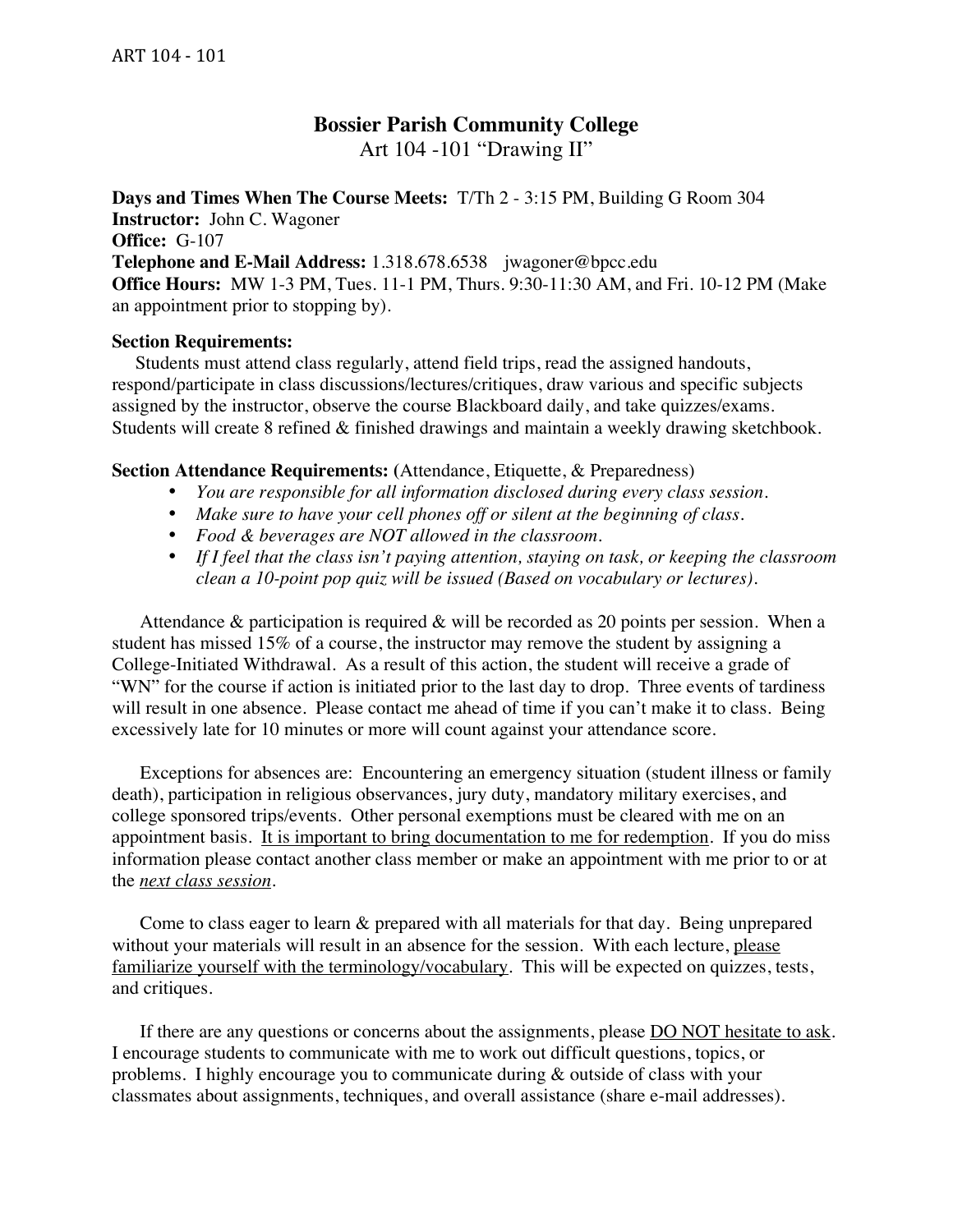#### **Section Grading:**

You will be evaluated in *class attendance, participation in discussions/critiques, use of class vocabulary, completion of drawing assignments, creativity & individual growth leading to the mastering of different drawing skills/techniques, and quizzes/exams.* If you have any questions on a grade you receive, please make an appointment with me to discuss the situation immediately. No late work will be accepted unless from previously mentioned exceptions.

If you come to class on time, turn in all your work on time, have no more than three absences and follow my directions you can receive a grade of "C." A grade of "C" is an average grade; it is not a *bad* grade. *If you want a higher grade you must apply yourself and push yourself to excel.*

After critiques you will be asked to improve your drawing for a better score – if you do not then your grade will stay the same. I ask that during critiques and during class that each student aim to assist one another in their artistic growth.

Plagiarism and other academic misconduct will not be tolerated and as per the student handbook disciplinary action will be taken.

> $A = 100 - 90\%$  $B = 89 - 80\%$  $C = 79 - 70\%$  $D = 69 - 60\%$  $F = 59\%$  & below\*

| Grading:           | <b>Total Pts</b> | % of Grade |
|--------------------|------------------|------------|
| Att./Particip.     | 560              | 21%        |
| Sketchbook (13)    | 650              | 24%        |
| Drawings (7)       | 700              | 26%        |
| Critiques (4)      | 400              | 15%        |
| Quizzes/Exam       | 300              | 11%        |
| Art Paper          | 100              | 4%         |
| <b>Grand Total</b> | 2710             | 100%       |

**\***The large percentage gap for "F" exists because passing requires a minimum competency of understanding or completion of **at least 59%** of the course material.

**Last Day to Drop without Grade Penalty:** If regular attendance is maintained – **March 22 Last Day to Drop with Grade Penalty:** If regular attendance is maintained – **April 26**

All students who may be in need of special accommodations according to the guidelines of Section 504 of the Rehabilitation Act and Title II of the ADA should contact the Special Services Counselor, Morris Robinson, at 678-6315 or in Bldg. D Room 109.

Students should be aware of the Student Academic Integrity policy described in the Student Handbook and that if the policy is violated, they will be subjected to disciplinary sanctions listed in the Handbook. Students should visit the Learning Center, the TRC, and the BPCC Library for help in preparing for assignments, quizzes, presentations, & exams.

**BPCC Library Website:** www.bpcc.edu/library **How do I log into Blackboard & how do I access Student Webmail?** LoLA username & Password (Date of birth - 6 Digits) http://student.bpcc.edu/webmail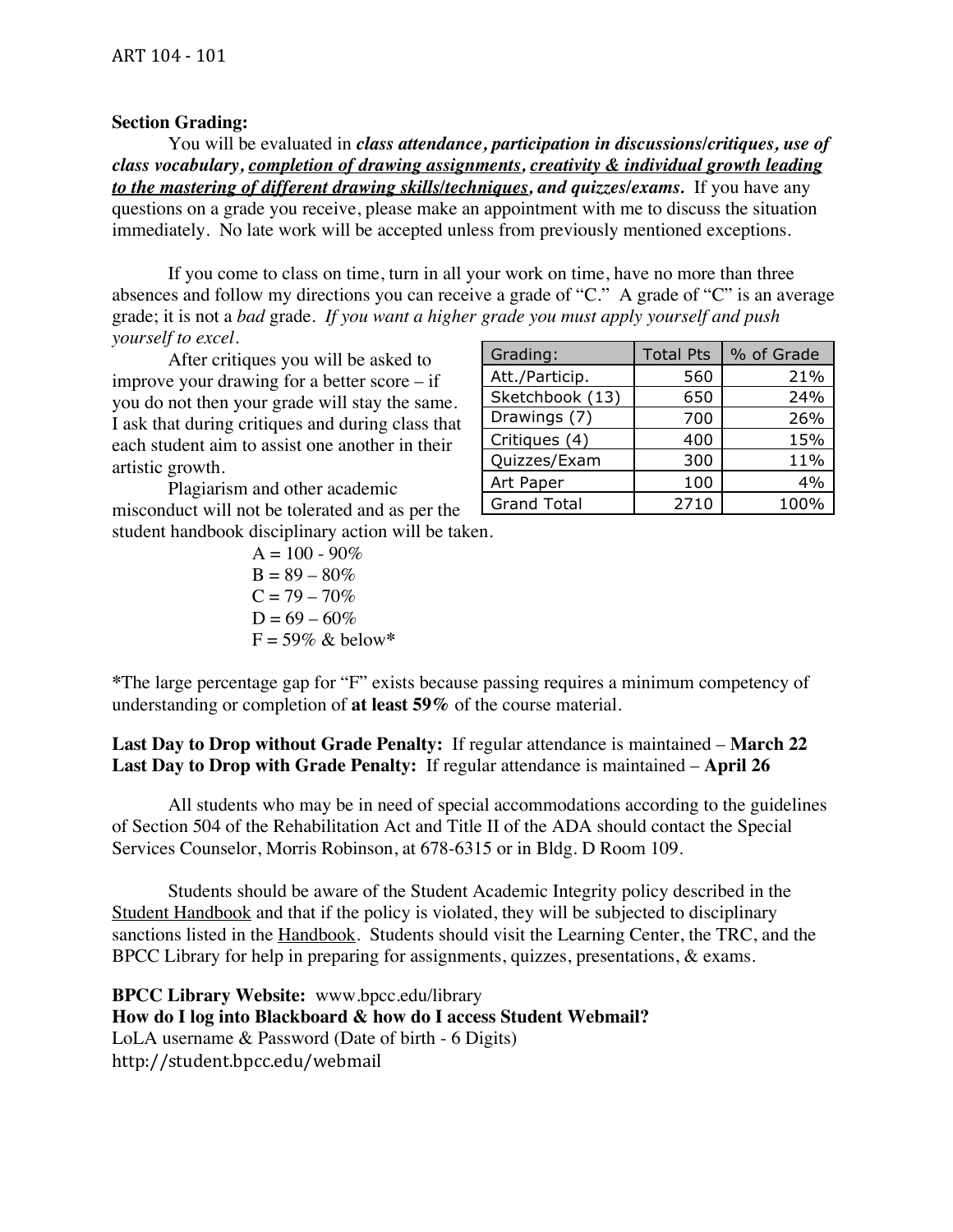# **Section Calendar:**

| Week 1:         | Jan. $15$ – Review Syllabus & Materials<br>Jan. 17 – Color Theory lecture & Refresher Exercises: Gestures & Contours<br><b>START DRAWING #1: IMAGE COPY "THE GRID"</b> |
|-----------------|------------------------------------------------------------------------------------------------------------------------------------------------------------------------|
| Week 2:         | Jan. 22 – Studio time<br>Jan. 24 - FIELD TRIP                                                                                                                          |
| Week 3:         | Jan. 29 – START DRAWING #2: STILL-LIFE IN COLOR<br>Jan. $31 -$ Studio                                                                                                  |
| Week 4:         | Feb. $5 - Quiz$ #1, Studio time, & Individual Critiques<br>Feb. 7-START DRAWING #3: SELF-PORTRAIT (FACE)                                                               |
| Week 5:         | Feb. 12 – No Classes (Mardi Gras)<br>Feb. 14 – Studio                                                                                                                  |
| Week 6:         | Feb. 19 - Studio<br>Feb. 21 - FIELD TRIP                                                                                                                               |
| Week 7:         | Feb. 26 – Studio<br>Feb. 28 - Mid-Term Group Critique (All projects due)                                                                                               |
| Week 8:         | March 5 - START DRAWING #4: PORTRAIT DRAWING (MODEL)<br>March 7 – Studio                                                                                               |
| Week 9:         | March 12 - FIELD TRIP<br>March 14 – No Classes (Faculty Conference)                                                                                                    |
| <b>Week 10:</b> | March 19 – START DRAWING #5: NEW MEDIUM<br>March 21 – Studio                                                                                                           |
| <b>Week 11:</b> | March $26 \& 28$ – Spring Break (No Classes)                                                                                                                           |
| <b>Week 12:</b> | April 2 – Studio<br>April $4 - Quiz$ #2, Studio time, & Individual Critiques                                                                                           |
| <b>Week 13:</b> | April 9 - START DRAWING #6: NARRATIVE/CONCEPT<br>April 11 - Studio                                                                                                     |
| <b>Week 14:</b> | April 16 – Studio, <i>Completed Sketchbooks due</i><br>April 18 - FIELD TRIP                                                                                           |
| <b>Week 15:</b> | April 23 – Studio<br>April 25 – Final Group Critique & Portfolios due                                                                                                  |
| <b>Week 16:</b> | April 30 – Individual meetings, Artist Paper due, Senior Final Exam                                                                                                    |
| <b>Week 17:</b> | May 2 or $7$ – <b>Final Exam</b> , return portfolios                                                                                                                   |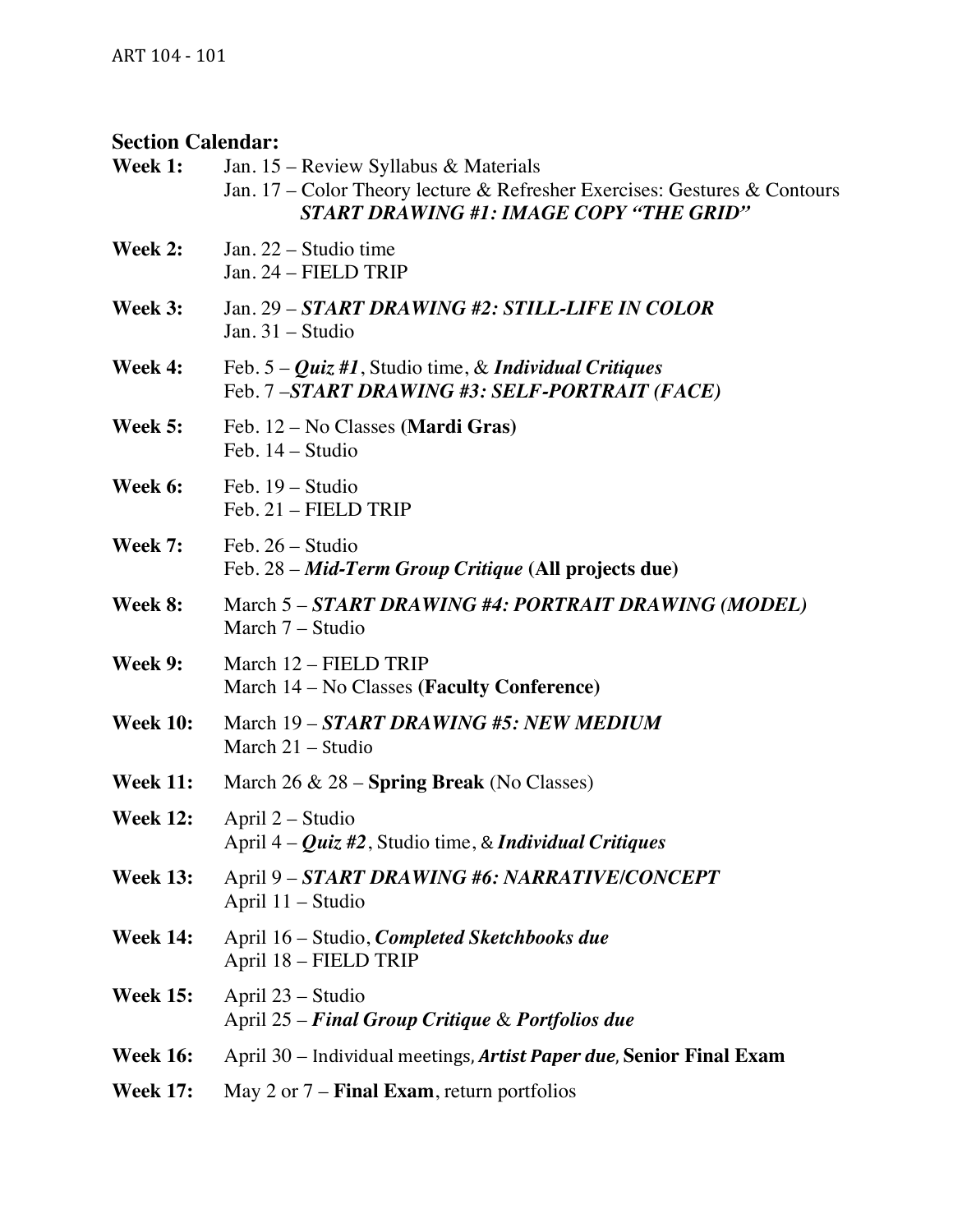## **SKETCHBOOK:**

You are required to maintain a drawing sketchbook outside of class. Your goal is to have at least 1 fully developed/refined sketch completed each week (13 total).

The requirements for this sketchbook are for the compositions to be of *public areas (people, environments, or objects in their environment).* Each sketch must be labeled "Week 1", "Week 2", and so on. Save the first 13 pages of your sketchbook for these to be in order. Extra sketches will result in an 'A' grade, meeting the minimum requirements on an assignment or sketch will earn you a 'C' grade.

# **DRAWING ASSIGNMENTS:**

Instructions for each assignment will be provided on handouts distributed in class and they will be available on Blackboard. *These drawings are NOT to be in completed in the sketchbook!* Each drawing must be of high quality – you might have to rework these drawings after critiques.

DRAWING 1: Image Copy "The Grid"

DRAWING 2: Color Theory (Still-Life Object  $4x$ )

DRAWING 3: Self-Portrait (Face)

DRAWING 4: Portrait of Model (Face)

DRAWING 5: New Mediums/Student Option \*note in supplies list

DRAWING 6: Anamorphic

DRAWING 7: Narrative/Concept

DRAWING 8: Student Option "Framing a drawing" \*note in supplies list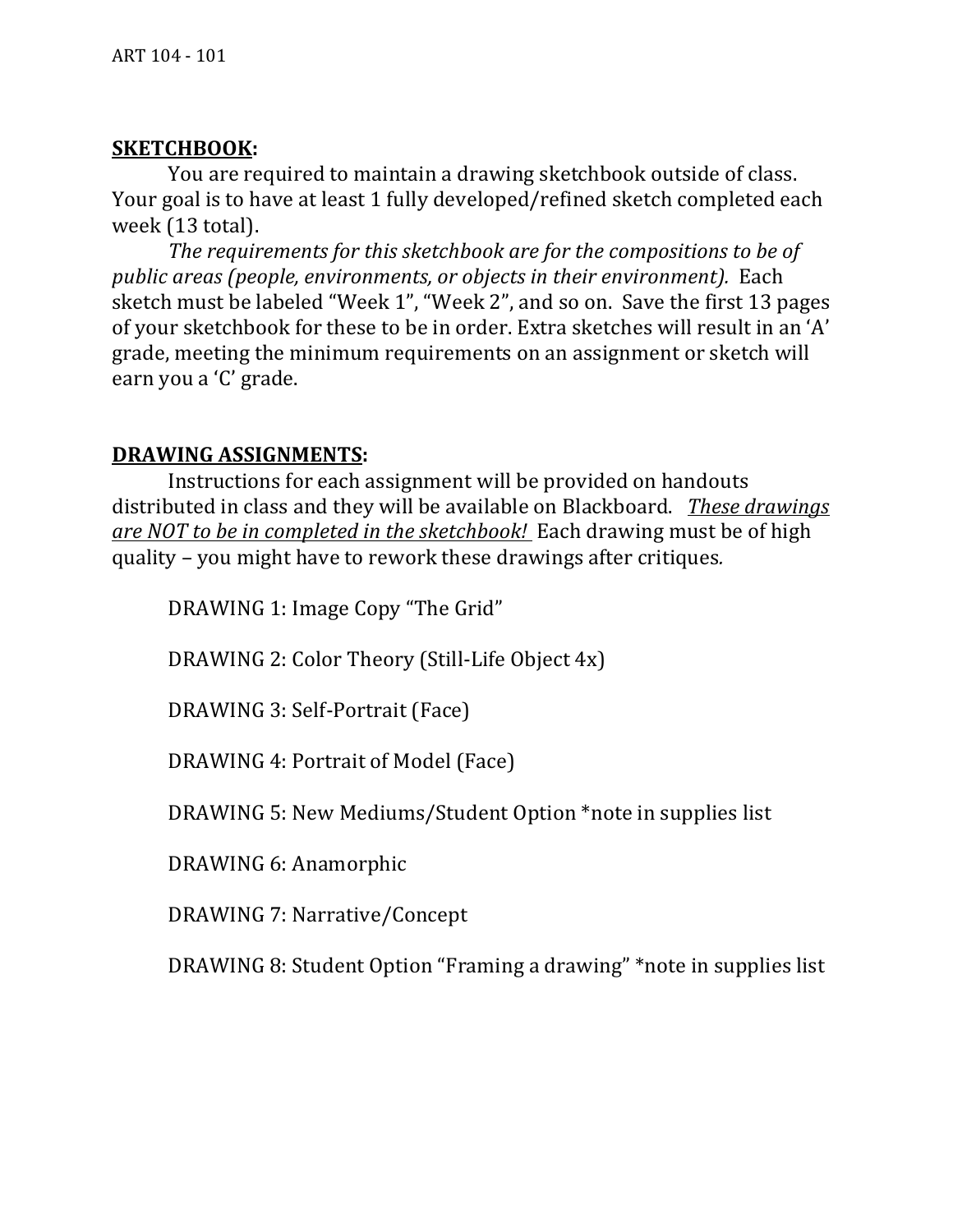# **LIST OF SUPPLIES:** You can purchase your materials at the following places:

| <b>Hobby Lobby</b>      | Michael's         |
|-------------------------|-------------------|
| 1750 E. 70th St.        | 7440 Your         |
| Shreveport, LA          | Shrevepor         |
| (Coupons found online & | <b>OR</b>         |
| <i>in newspaper</i> )   | 3047 E. T6        |
| www.hobbylobby.com      | <b>Bossier Ci</b> |

**Michael's C.C.** Hardman's 7440 Youree Dr. 3309 Line Ave. Shreveport, LA Shreveport, LA 3047 E. Texas Hwy. Bossier City, LA

Drawing pad  $18"$  x  $24"$  (Strathmore 400 or heavier is good) Pencils: #2H, HB, 2B, 4B,  $6B$  – or assorted package (BEST)  $\&$  one graphite stick Assorted Colored Pencils (Prismacolors work the best) Pencil Sharpener Kneaded eraser and one pink pearl or white oval acid free eraser. Sketchbook: 8.5" x 11" minimum in size – *no smaller!* Tortillon/Blending stumps Mat board and frame (size to be determined later) 18" or 24" Ruler or t-square

## **NEW MEDIUM OPTIONS: (Choose one or experiment with them all!)**

There are three categories to choose from:

- Pastel Pencils and/or Conte Crayons
- Illustration markers (not Crayola cheap markers!)
- Bottle of India ink with a nib (#512) and stylus (colored ink if desired) \*Cheap assorted watercolor brushes for ink washes

*Please note: Individual sheets of paper with different weights will be needed to work\$with\$your\$certain\$type\$of\$medium.*

# *OPTIONAL* ITEMS YOU MAY WANT TO PURCHASE:

Newsprint pad,  $18"$  x  $24"$  or larger (For warm-up sketches and initial renderings.) 1 box of HARD (compressed) and SOFT vine charcoal (or assorted)

 $*1$  can of workable spray fixative (aquanet) – if using charcoal or pastel

Drawing compass

Masking fluid – if using ink.

French Curve template

Tackle box for storing materials

Portable drawing board (when drawing at home or outside)

Drawing portfolio (to carry your work)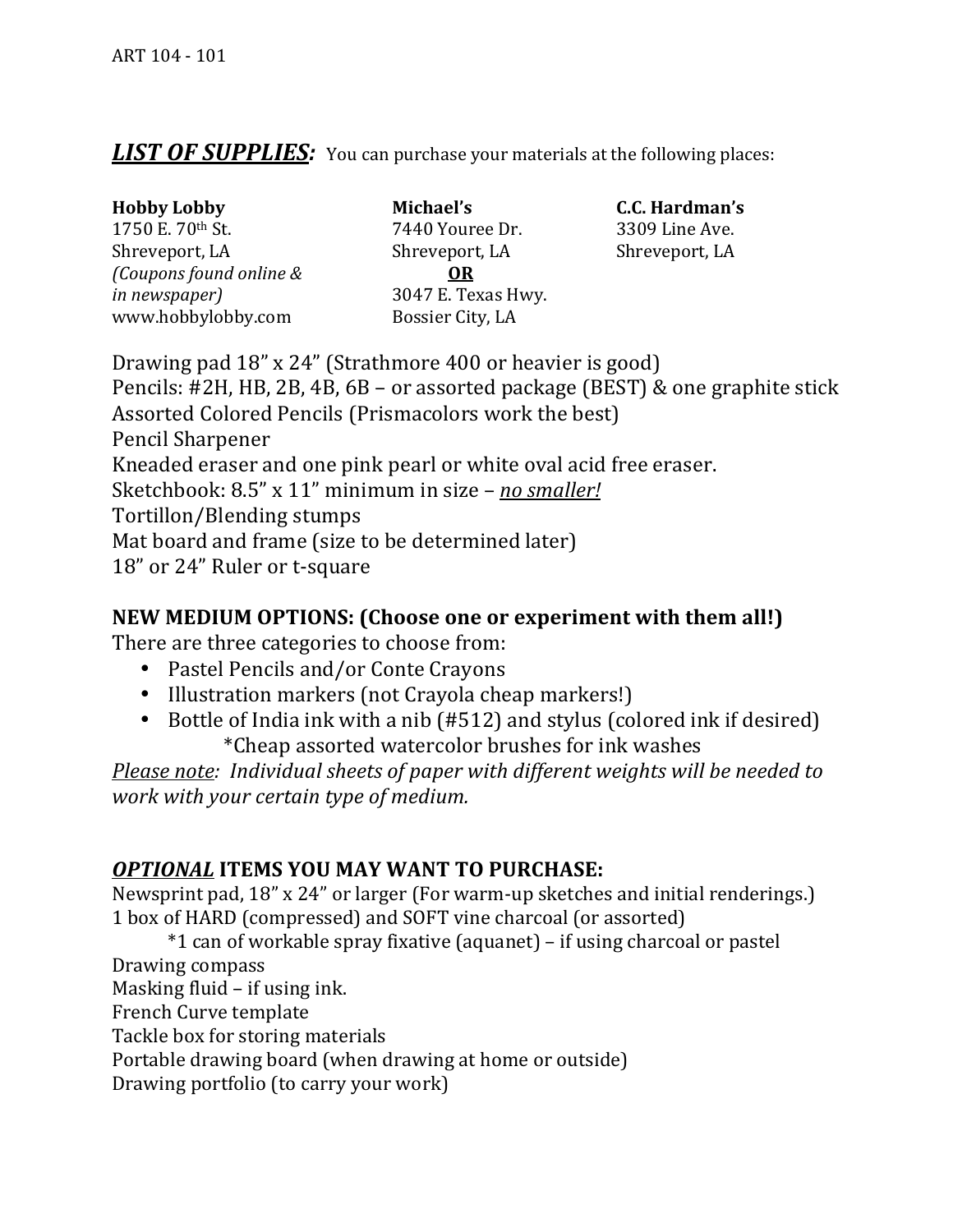# **Bossier Parish Community College**

Art 203-501 "Painting I"

**Days and Times When The Course Meets:** Tuesdays 6:30 - 9:30 PM, Building G Room 303 **Instructor:** John C. Wagoner

**Office:** G-107

**Telephone and E-Mail Address:** 1.318.678.6538 jwagoner@bpcc.edu **Office Hours:** M, W, F 9-11 AM, T 9:30-11 AM, 6-6:30 PM, R 8-9:30 AM, 1:45-2:15 PM Make an appointment prior to stopping by).

#### **Section Requirements:**

Students must attend class regularly, attend possible field trips (if scheduled), read the assigned handouts, respond/participate in class discussions/lectures/critiques, draw and paint specific subjects assigned by the instructor, observe the course Blackboard, and take quizzes/exams. Students will create *at least* 6 finished paintings according to the professor's instructions.

#### **Section Attendance Requirements: (**Attendance, Etiquette, & Preparedness)

- *You are responsible for all information disclosed during every class session.*
- *Make sure to have your cell phones off or silent at the beginning of class.*
- *Food & beverages are NOT allowed in the classroom.*
- *If I feel that the class isn't paying attention, staying on task, or keeping the classroom clean a 10-point pop quiz will be issued (Based on color theory/vocabulary).*

Attendance  $\&$  participation is required  $\&$  will be recorded as 30 points per session. When a student has missed 15% of a course, the instructor may remove the student by assigning a College-Initiated Withdrawal. As a result of this action, the student will receive a grade of "WN" for the course if action is initiated prior to the last day to drop. Three events of tardiness will result in one absence. Please contact me ahead of time if you can't make it to class. Being excessively late for 10 minutes or more will count against your attendance score.

Exceptions for absences are: Encountering an emergency situation (student illness or family death), participation in religious observances, jury duty, mandatory military exercises, and college sponsored trips/events. Other personal exemptions must be cleared with me on an appointment basis. It is important to bring documentation to me for redemption. If you do miss information please contact another class member or make an appointment with me before the *next class session*.

 Come to class eager to learn & be prepared with all materials for that day. Being unprepared without your materials will result in an absence for the session. With each week, please familiarize yourself with the terminology/vocabulary. This will be expected on any quizzes.

If there are any questions or concerns about the assignments, please  $\underline{DO NOT}$  hesitate to ask. I encourage students to communicate with me to work out difficult questions, topics, or problems. I highly encourage you to communicate during & outside of class with your classmates about assignments, techniques, and overall assistance (share e-mail addresses).

#### **Section Grading:**

 You will be evaluated in *class attendance, participation in discussions/critiques, use of class vocabulary, painting/drawing assignments, creativity, motivation, & individual growth leading to the mastering of painting skills/techniques, and quizzes/exams.* During the midterm and final critiques we will hold a formal analysis of your artwork along with the class – all previous painting assignments and compositional sketches are due on those days. Failure to submit a completed painting for a critique will result in a lower assignment score.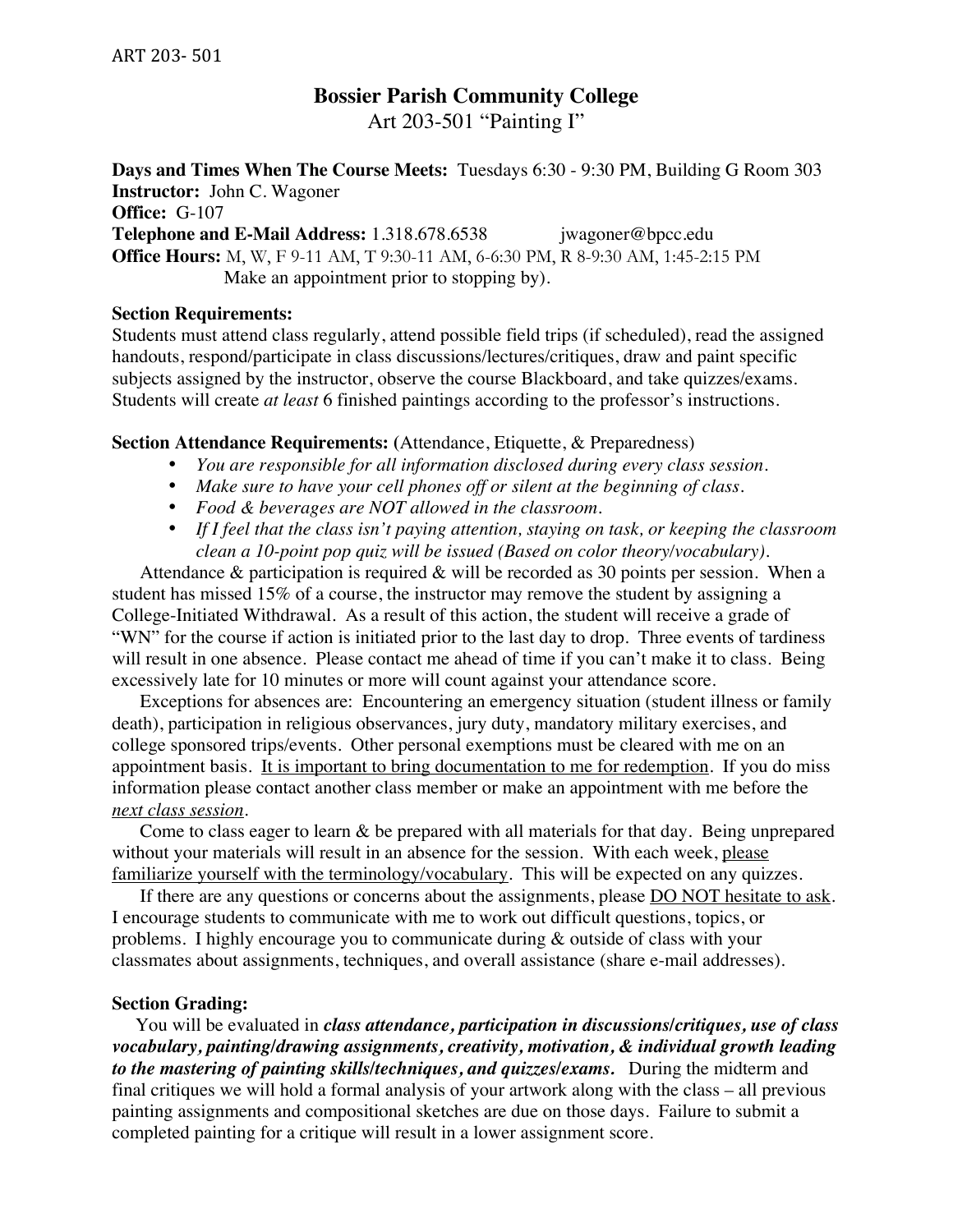ART 203-501

 If you have any questions on a grade you receive, please make an appointment with me to discuss the situation immediately. No late work will be accepted unless from previously mentioned exceptions.

Plagiarism and other academic misconduct will not be tolerated and as per the student handbook disciplinary action will be taken.

- $A = 100 90\%$  (Going above & beyond)
- $B = 89 80\%$  (Good effort & diligent)
- $C = 79 70\%$  (Meeting only the requirements)
- $D = 69 60\%$  (Low performance, lacking)

F = 59% & below**\* (**Insufficient effort)

**\***The large percentage gap for "F" exists because passing requires a minimum competency of

| Grading:           | <b>Total Pts</b> | % of Grade |
|--------------------|------------------|------------|
| Att./Particip.     | 450              | 18.95%     |
| Color Notebook     | 500              | 21.05%     |
| Paintings (6)      | 600              | 25.26%     |
| Sketches (5)       | 125              | 5.26%      |
| Critiques (4)      | 400              | 16.8%      |
| Frame              | 100              | 4.21%      |
| Quizzes (2)        | 200              | 8.42%      |
| <b>Grand Total</b> | 2375             | $~100\%$   |

understanding or completion of **at least 59%** of the course material

## **Last day to drop with a grade of "W": Nov. 13**

All students who may be in need of special accommodations according to the guidelines of Section 504 of the Rehabilitation Act and Title II of the ADA should contact the Special Services Counselor, Morris Robinson, at 678-6315 or in Bldg. D Room 109.

Students should be aware of the Student Academic Integrity policy described in the Student Handbook and that if the policy is violated, they will be subjected to disciplinary sanctions listed in the Handbook. Students should visit the Learning Center, the TRC, and the BPCC Library for help in preparing for assignments, quizzes, presentations, & exams.

## **BPCC Library Website:** www.bpcc.edu/library

**How do I log into Blackboard & how do I access Student Webmail?**

LoLA username & Password (Date of birth – mmddyy) https://blackboard.bpcc.edu/ http://student.bpcc.edu/webmail

## **Section Calendar:**

Aug. 19 – Review Syllabus & Materials, Lecture: Intro. & Color Theory

- Aug.  $26$  Begin Color Theory Projects #1-5
- Sept.  $2$  Continue Color Theory Projects, Begin sketching still-life for Painting #1.
- Sept. 9 (Color Theory Notebooks due) Resume Painting  $#1$
- Sept. 16 **Online Color Theory Quiz**, Begin Painting #2.
- Sept. 23 Studio time, **Individual Critiques**
- Sept.  $30$  Begin Painting #3
- Oct. 7 Studio time
- Oct. 14 **Midterm Critiques (Paintings #1-3 DUE), Begin Painting #4**
- Oct.  $21$  Begin Painting #5, Framing lesson (buy framing materials)
- Oct.\$28\$–\$Studio\$time,\$**Individual Critiques**
- Nov.  $4$  Begin Painting #6 & Framing

# **... COMPLETE ONLINE COURSE EVALUATIONS NOV. 15-30 ...**

- Nov. 18 Studio time
- Nov. 25 **No class (Fall/Thanksgiving break Nov. 24-28)**
- Dec. 2– **Final Critique & Vocabulary Quiz** (All projects due)
- Dec. 9 **Final Critique** (Assign cleaning duties)

**\*NOTE\*:** I reserve the right to change the syllabus during the semester if the course objectives and the needs of the students are not being achieved. If this occurs, a new syllabus will be issued.

You should spend at least 3-4 hours a week on finishing projects OUTSIDE of class.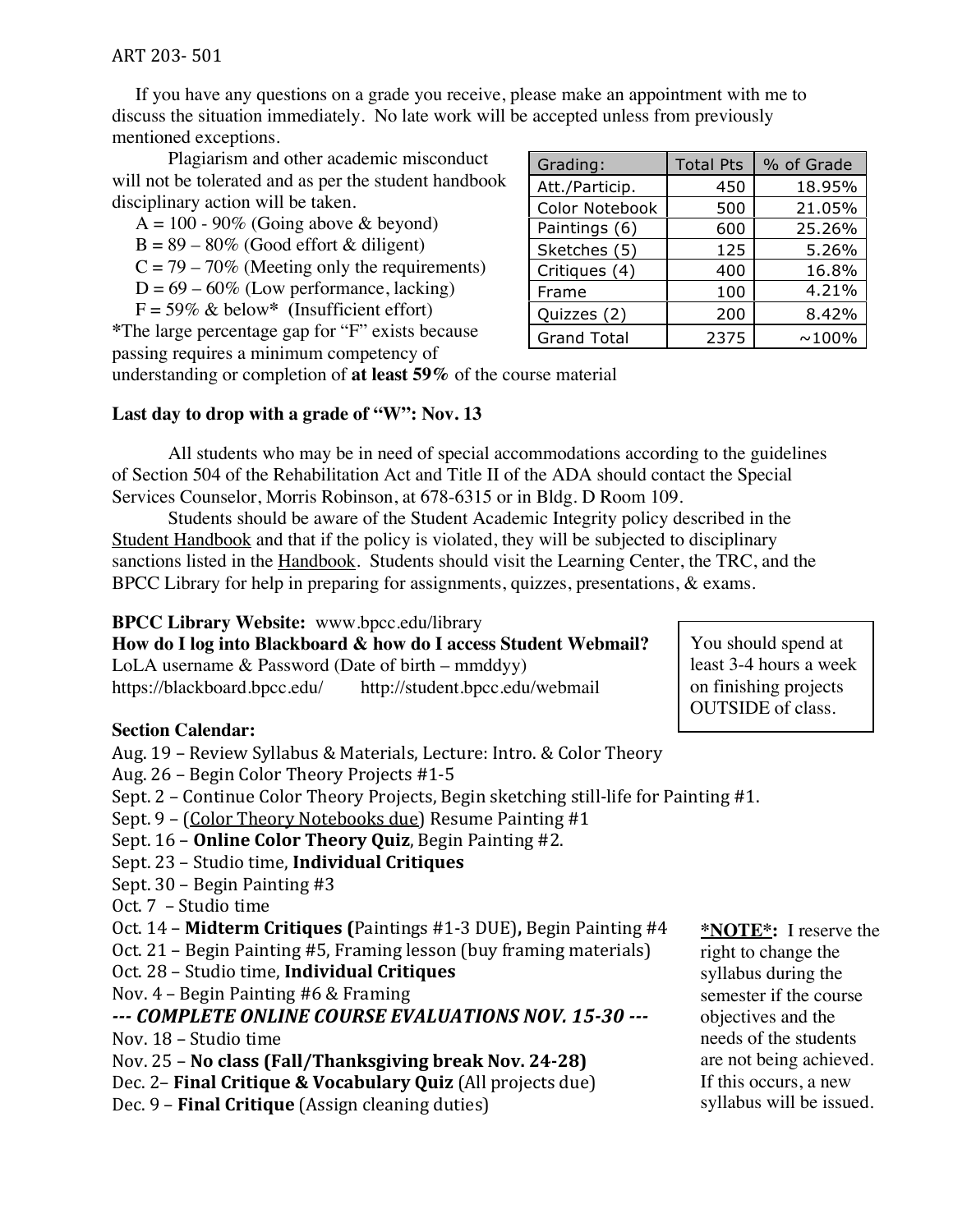ART 203-501

## **COLOR THEORY PROJECTS:** (Using your canvas paper pad)

PROJECT #1: Achromatic Value Scale, and Tint, Tone, & Shade PROJECT #2: Basic Color Wheel **PROJECT #3: Temperature Circles** PROJECT #4: Double-Primary Color Wheel **PROJECT #5: Complementaries (7-Step Intensity Scales & Intensity Squares)** 

## **PAINTING ASSIGNMENTS:** (Using stretched canvas or canvas board)

 $PAINTING #1:$  Achromatic still-life *with 1 quick sketch*  $PAINTING #2: Monochromatic/Complementary still-life with 1 quick sketch$ **PAINTING #3: Famous artwork copy with 1 sketch**  $PAINTING #4: Loose/abstract still-life painting with 1 sketch$  $PAINTING #5:$  Emulation of style with your composition/design with 1 sketch  $PAINTING #6: Non-objective/Contemporary with 1 sketch$ \*Extra Credit: Experimentation/Extra paintings (HIGHLY ENCOURAGED for an 'A')

**SUPPLY LIST:** You can purchase your materials at the following places:

| <b>Hobby Lobby</b>      | Michael's          | C.C. Hardman's    |
|-------------------------|--------------------|-------------------|
| 1750 E. 70th St.        | 7440 Youree Dr.    | 3309 Line Ave.    |
| Shreveport, LA          | Shreveport, LA     | Shreveport, LA    |
|                         | <b>OR</b>          |                   |
| (Coupons found online & | 3047 E. Texas Hwy. | $*$ = Purchase by |
| <i>in newspaper</i> )   | Bossier City, LA   | second day        |

**\***#2\$Pencil\$with\$an\$eraser**\***

**\***Canvas\$pad\$for\$Color\$Theory\$Notebook\$\$\$(9"\$x\$12"\$or\$bigger)**\***

\*Assortment of painting brushes *for* acrylics (Big & small)\*

\*Roll of paper towels – everyone must provide one – there is a check-off list for this!\* **\***Small\$bottle\$of\$liquid\$soap**\***

**\***Paints\$(Acrylics):\$\$ NO\$craft/fluid\$type\$paints!\$\$(Liquitex\$Basics\$are\$fine)**\***

**COLORS:** You must get 2 paint tubes of each color (Warm & cool-think "light & a dark") *White:* Titanium White (Large tube)

- *Black:* Ivory Black (Cool) or Mars Black (Warm)
- *Yellows:* (LIGHTS) Lemon Yellow/Primary Yellow/Cadmium Yellow Light (DARKS) Cadmium Yellow Deep/Yellow Ochre
- *Reds:* (LIGHTS) Primary Red/Cadmium Red Med. (Not orange in appearance) (DARKS) Alizarin Crimson/Cadmium Red Deep
- *Blues:* (LIGHTS) "French" Ultramarine Blue/Cerulean/\*Cobalt \*last resort (DARKS) Prussian Blue

Drawing tablet/notebook (for sketches)

6 Canvas/panel boards or stretched canvases (preferred) - *No smaller than 18" x 24"* Wood for a frame (To be discussed later in the semester)

### **OPTIONAL ITEMS:**

| Vine charcoal (soft or medium)   | Painting clothes/apron/smock                        |
|----------------------------------|-----------------------------------------------------|
| Toolbox to carry supplies        | Additional colors and brushes                       |
| Palette knife (Plastic or metal) | Palette: Sta-wet palette/plastic palette/baking pan |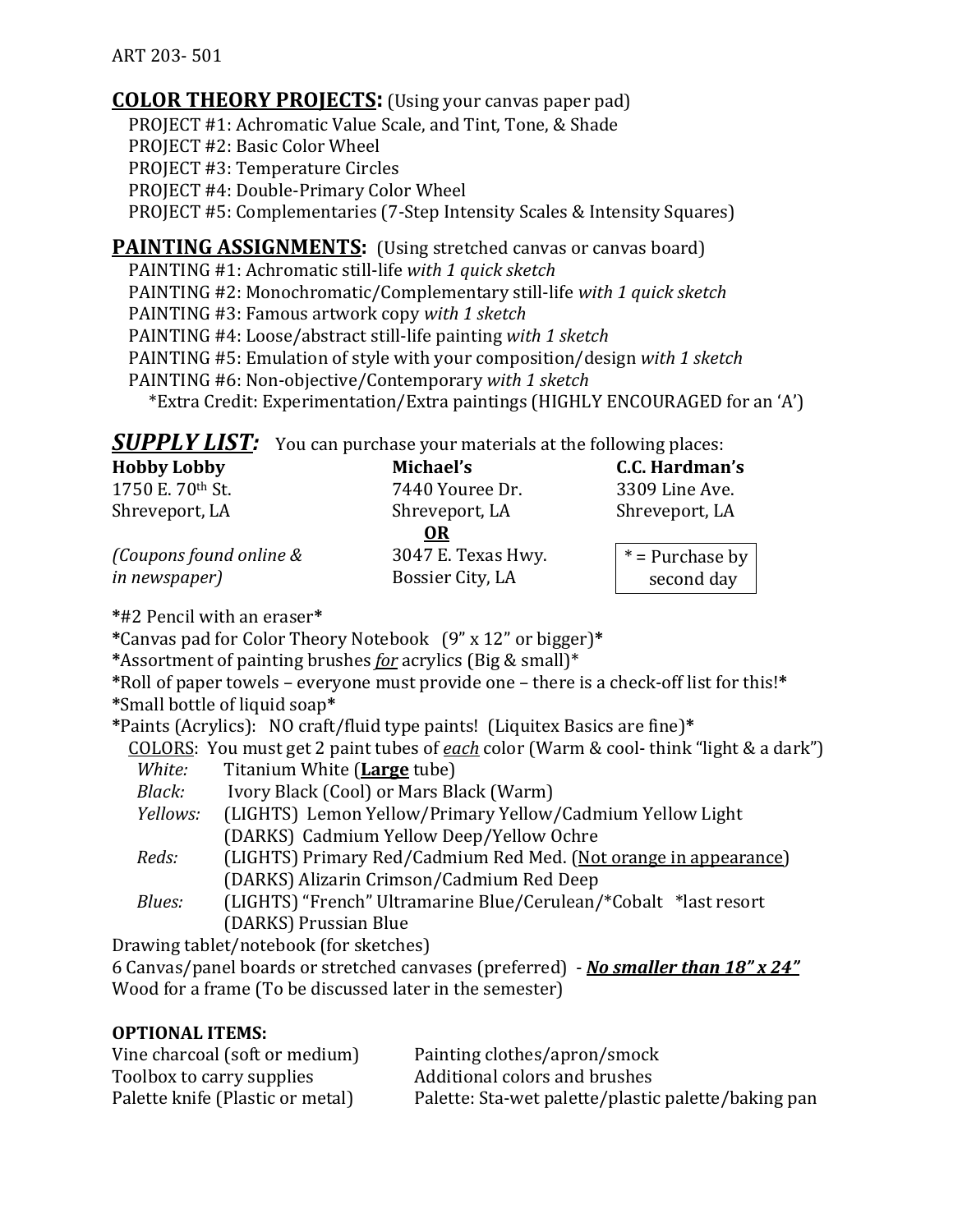## **Bossier Parish Community College** Art 204-501 "Painting II"

**Days and Times When the Course Meets:** Tuesdays 6:30 - 9:30 PM, Building G Room 303 **Instructor:** John C. Wagoner **Office:** G-107 **Telephone and E-Mail Address:** 1.318.678.6538 jwagoner@bpcc.edu **Office Hours:** M & W 9-11 AM, T 9:30-11 AM, 6-6:30 PM, R 9-9:30 AM, 12:15-1:45 PM, F 9-11 AM (Make an appointment prior to stopping by).

#### **Section Requirements:**

Students must attend class regularly, attend possible field trips (if scheduled), read the assigned handouts, respond/participate in class discussions/lectures/critiques, draw and paint specific subjects assigned by the instructor, observe the course Blackboard daily, and take quizzes/exams. Students will create *at least* 6 finished paintings according to the professor's instructions.

#### **Section Attendance Requirements: (**Attendance, Etiquette, & Preparedness)

- *You are responsible for all information disclosed during every class session.*
- *Make sure to have your cell phones off or silent at the beginning of class.*
- *Food & beverages are NOT allowed in the classroom.*
- *If I feel that the class isn't paying attention, staying on task, or keeping the classroom clean a 10-point pop quiz will be issued (Based on vocabulary).*

Attendance  $\&$  participation is required  $\&$  will be recorded as 30 points per session. When a student has missed 15% of a course, the instructor may remove the student by assigning a College-Initiated Withdrawal. As a result of this action, the student will receive a grade of "WN" for the course if action is initiated prior to the last day to drop. Three events of tardiness will result in one absence. Please contact me ahead of time if you can't make it to class. Being excessively late for 10 minutes or more will count against your attendance score.

Exceptions for absences are: Encountering an emergency situation (student illness or family death), participation in religious observances, jury duty, mandatory military exercises, and college sponsored trips/events. Other personal exemptions must be cleared with me on an appointment basis. It is important to bring documentation to me for redemption. If you do miss information please contact another class member or make an appointment with me prior to or at the *next class session*.

 Come to class eager to learn & prepared with all materials for that day. Being unprepared without your materials will result in an absence for the session. With each lecture, please familiarize yourself with the terminology/vocabulary. This will be expected on quizzes & tests.

If there are any questions or concerns about the assignments, please DO NOT hesitate to ask. I encourage students to communicate with me to work out difficult questions, topics, or problems. I highly encourage you to communicate during & outside of class with your classmates about assignments, techniques, and overall assistance (share e-mail addresses).

#### **Section Grading:**

You will be evaluated in *class attendance, participation in discussions/critiques – ASSISTING, ENGAGING, & ENCOURAGING PAINTING I STUDENTS, use of class vocabulary, painting/drawing assignments, creativity & individual growth leading to the mastering of painting skills/techniques, and quizzes/exams.* During the midterm and final critiques we will hold a formal analysis of your artwork along with the class – all previous painting assignments and compositional sketches are due on those days. Failure to submit a completed painting for a critique will result in a lower assignment score.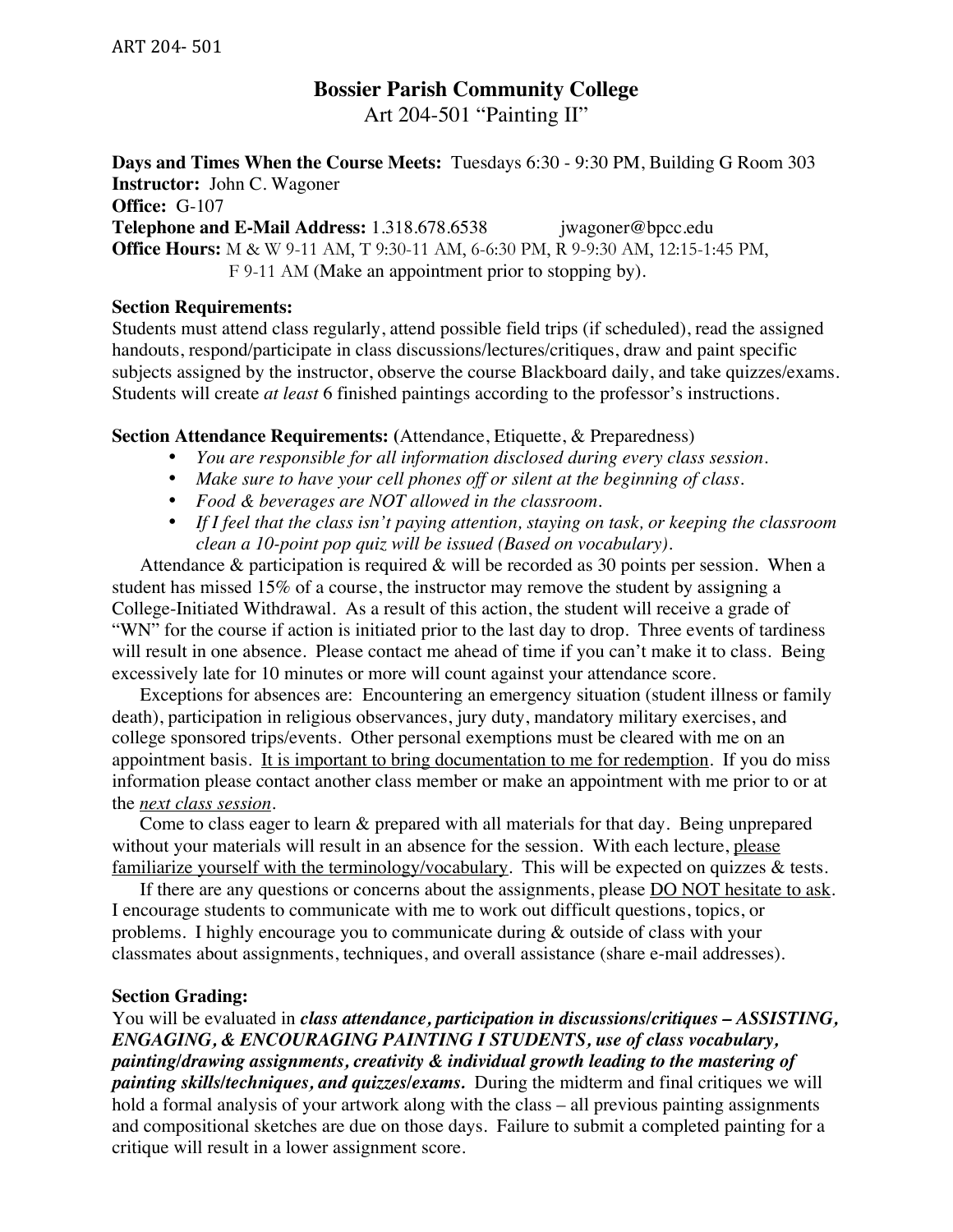If you have any questions on a grade you receive, please make an appointment with me to discuss the situation immediately. No late work will be accepted unless from previously mentioned exceptions.

Plagiarism and other academic misconduct will not be tolerated and as per the student handbook disciplinary action will be taken.

 $A = 100 - 90\%$  (Going above & beyond)  $B = 89 - 80\%$  (Good effort & diligent)

 $C = 79 - 70\%$  (Meeting only the requirements)

 $D = 69 - 60\%$  (Low performance, lacking)

F = 59% & below**\* (**Insufficient effort)

**\***The large percentage gap for "F" exists because passing requires a minimum competency of

| Grading:           | <b>Total Pts</b> | % of Grade |
|--------------------|------------------|------------|
| Att./Particip.     | 450              | 22.5%      |
| Stretcher          | 100              | 5%         |
| Paintings (6)      | 600              | 30%        |
| Sketches (6)       | 150              | 7.5%       |
| Critiques (4)      | 400              | 20%        |
| Frame              | 100              | 5%         |
| Quizzes (2)        | 200              | 10%        |
| <b>Grand Total</b> | 2000             | 100        |

understanding or completion of **at least 59%** of the course material

## **Last day to drop with a grade of "W": Nov. 13**

All students who may be in need of special accommodations according to the guidelines of Section 504 of the Rehabilitation Act and Title II of the ADA should contact the Special Services Counselor, Morris Robinson, at 678-6315 or in Bldg. D Room 109.

Students should be aware of the Student Academic Integrity policy described in the Student Handbook and that if the policy is violated, they will be subjected to disciplinary sanctions listed in the Handbook. Students should visit the Learning Center, the TRC, and the BPCC Library for help in preparing for assignments, quizzes, presentations, & exams.

### **BPCC Library Website:** www.bpcc.edu/library

# **How do I log into Blackboard & how do I access Student Webmail?**

LoLA username & Password (Date of birth – mmddyy) https://blackboard.bpcc.edu/ http://student.bpcc.edu/webmail

**Section Calendar:** (Since you overlap with "Painting I" – you may work while I lecture them) Aug. 19 – Review Syllabus & Materials, Lecture: Intro. & Color Theory (Review for Ptg. 2).

Aug.  $26$  – Begin Painting #1 Sept. 2 – Studio time Sept. 9 – Begin Painting #2, Build stretcher Sept. 16 – **Online Color Theory Quiz**, Studio time Sept. 23 – Begin Painting #3, **Individual Critiques** 

Sept. 30 –Studio

Oct. 7 – Studio, Begin Painting #4,

Oct. 14 – **Midterm Critique (PTGS #1-3 due),** Studio time

Oct.  $21$  – Begin Painting #5, Framing lesson (buy framing materials)

Oct.\$28\$–,\$Studio\$time,\$**Individual Critiques**

Nov.  $4$  – Begin Painting #6 & Framing

## **COMPLETE ONLINE COURSE EVALUATIONS NOV. 15-30**

Nov.  $18$  – Studio time &

Nov. 25 – **No class (Fall/Thanksgiving break Nov. 24-28)** 

Dec. 2– **Final Critique & Vocabulary Quiz** (All projects due)

Dec. 9 – **Final Critique** (Assign cleaning duties)

least 3-4 hours a week on finishing projects OUTSIDE of class.

You should spend at

**\*NOTE\*:** I reserve the right to change the syllabus during the semester if the course objectives and the needs of the students are not being achieved. If this occurs, a new syllabus will be issued.